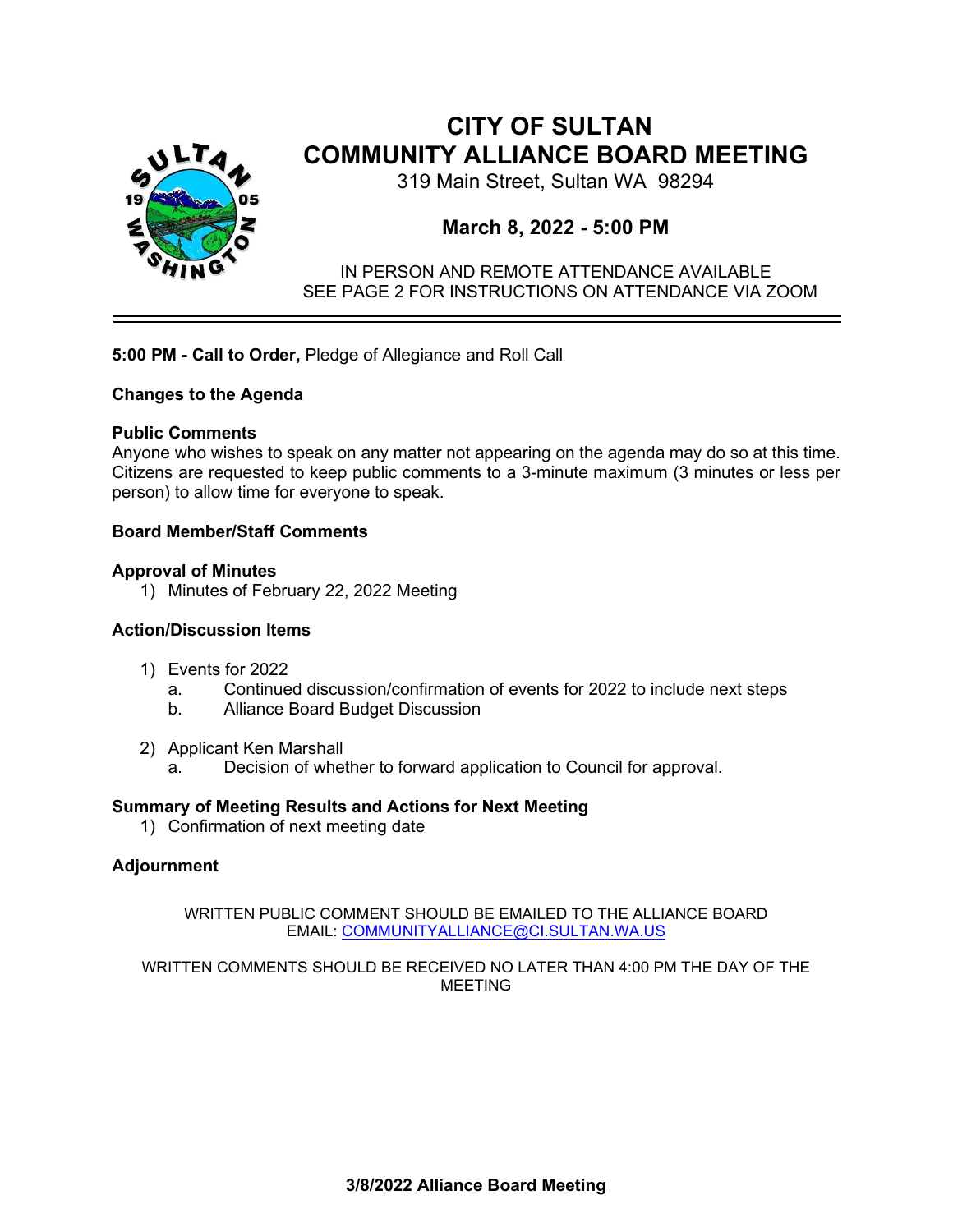## **DIRECTIONS FOR ATTENDING THE ALLIANCE BOARD RETREAT AND INSTRUCTIONS ON PROVIDING REMOTE ORAL PUBLIC COMMENT:**

- 1. At 5:00 p.m. (or shortly before or after) on Tuesday, please join the meeting via computer or phone as shown below and enter the meeting ID to join the meeting. If using the website, the phone number given may be different, please follow prompts given:
	- Via Computer:
	- [https://us02web.zoom.us/j/84548442488?pwd=MCtoaWxsWDlsaS9aV0NnaGJ](https://us02web.zoom.us/j/84548442488?pwd=MCtoaWxsWDlsaS9aV0NnaGJmTjlqdz09) mTilgdz09
	- Phone #: (253) 215-8782
	- Meeting ID: 845 4844 2488
	- Passcode: 199055
	- After you enter the meeting ID, if it asks for a participant ID, just wait or press # and you will be added to the meeting.

Please note if you attend via computer, your computer may provide different options for connecting to audio to include different phone numbers. It is recommended to follow the zoom compute prompts to connect to the meeting

- 2. You will be muted upon entry to the meeting. When it is the portion of the meeting for Public Comment, your name will be called to speak, and the City Clerk will unmute you.
- 3. Please begin your comments by stating your name, city of residence, and any organization represented.
- 4. Please be advised that your comments are being recorded.

Each speaker is allotted 3 minutes and you will be notified when your time has expired.

## **ADA NOTICE:**

**Accommodations for persons with disabilities will be provided upon request. Please make arrangements prior to the meeting by calling City Hall at 360-793-2231. For additional information please contact the City at [cityhall@ci.sultan.wa.us](mailto:cityhall@ci.sultan.wa.us) or visit our web site at [www.ci.sultan.wa.us](http://www.ci.sultan.wa.us/)**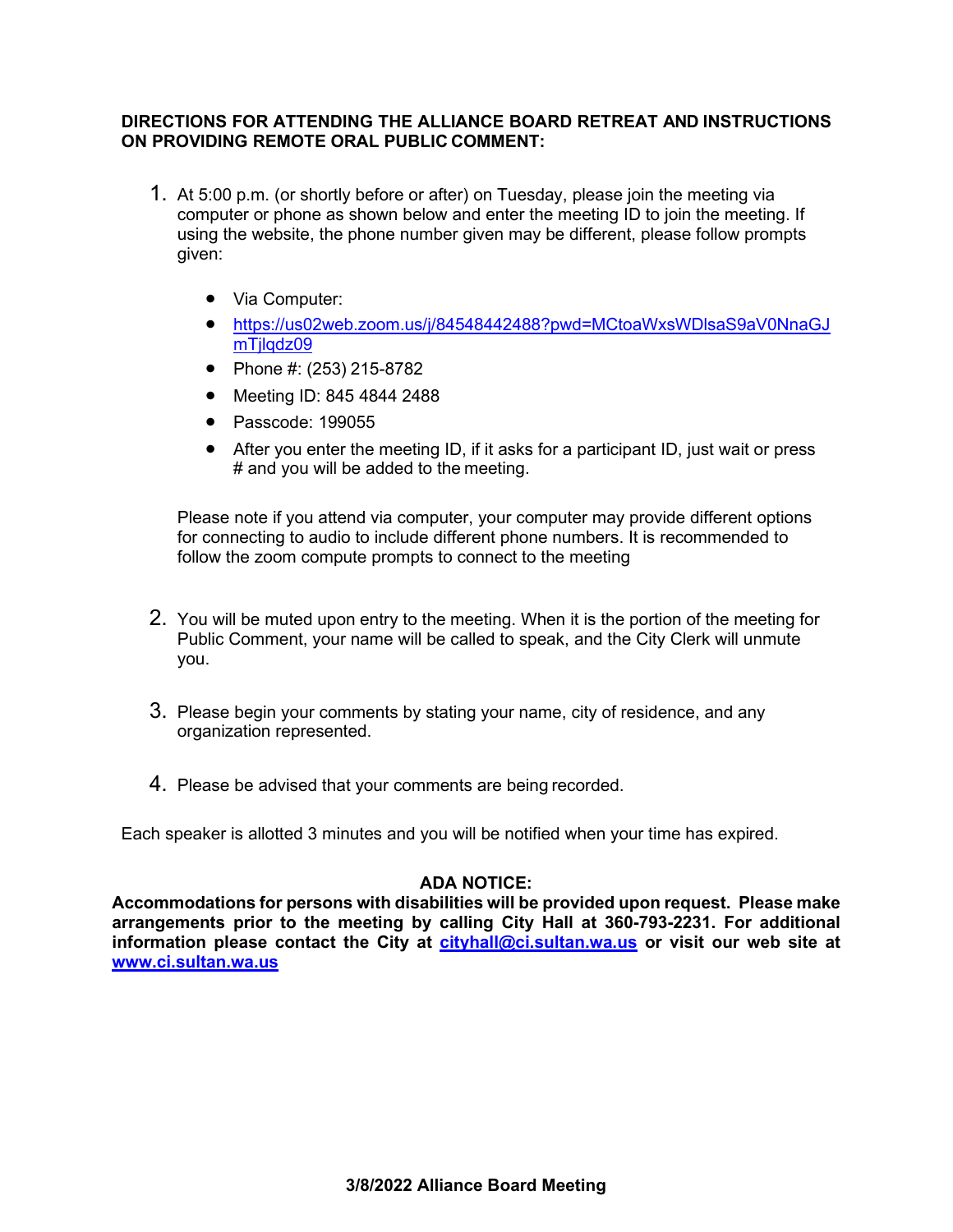#### **SULTAN COMMUNITY ALLIANCE BOARD MINUTES February 22, 2022**

Board Chair Koenig called the regular meeting to order at approximately 5:00 p.m. The meeting was a hybrid with attendees both in person at City Hall Council Chambers and via Zoom Internet Conference Service. Board Chair Koenig called roll and the following were in attendance:

#### **ALLIANCE BOARD MEMBERS PRESENT**

Katie Koenig Jennifer Porter Brandi Hackman Kelsi Kypreos

#### **STAFF PRESENT**

Andy Galuska, Community Development Director Nate Morgan, Public Works Director Tami Pevey, City Clerk

*It should be noted early in the meeting it was determined that Zoom audio connections were not working properly. Despite several attempts by staff to correct the situation, it could not be corrected. Since the only person in attendance via Zoom was Community Development Director Galuska it was determined the Zoom connection would be left open to assure no members of the public attempted to attend via this link. No other attendees via Zoom were noted during the meeting.*

#### **Changes to the Agenda**

None

#### **Public Comments**

It was noted that Ken Harper and his spouse were in the audience and available for questions during the meeting.

#### **Approval of Minutes**

Board Chair Koenig called a roll call vote of minutes; All members approved.

#### **Action/Discussion Items**

## **Events for 2022**

The board then turned to continued discussion of events for 2022 as follows:

The board confirmed their decision to pass on Flag Football Camp, Summer Soccer Camp, and Sultan Lights Holiday Lighting Contest in 2022.

#### **Summer Kick-Off**

New event board confirmed would be added this year. It was decided that it would be held the last day of school and remain a low-key event. Board members determined someone would need to reach out and confirm the date with the school as a few unanticipated school closures had occurred that might move the expected date. Discussion then turned to event planning and included ideas such as a possible partner with a local church to offer a movie. More detailed discussion on planning was needed as the event got closer.

#### **National Night Out**

Confirmed to continue this event. Confirmation on items typically at this event to include vendors, bicycles, race cars, etc. Ken Harper confirmed he would be cooking at the event. Discussion with prior board member Geiger confirmed there is a vendor list created for this event. Staff confirmed they would search the files on hand to see what they could locate and forward that information to the board.

#### **Sultan Swoosh 3-on-3**

Confirmation that contact had been made with Sultan Youth Basketball (SYB). They expressed their interest in the event and that their involvement would hinge on locating a chair from their organization to assist Alliance with this event. Further discussion tabled until the board received confirmation from SYB.

#### **3/8/2022 Alliance Board Meeting**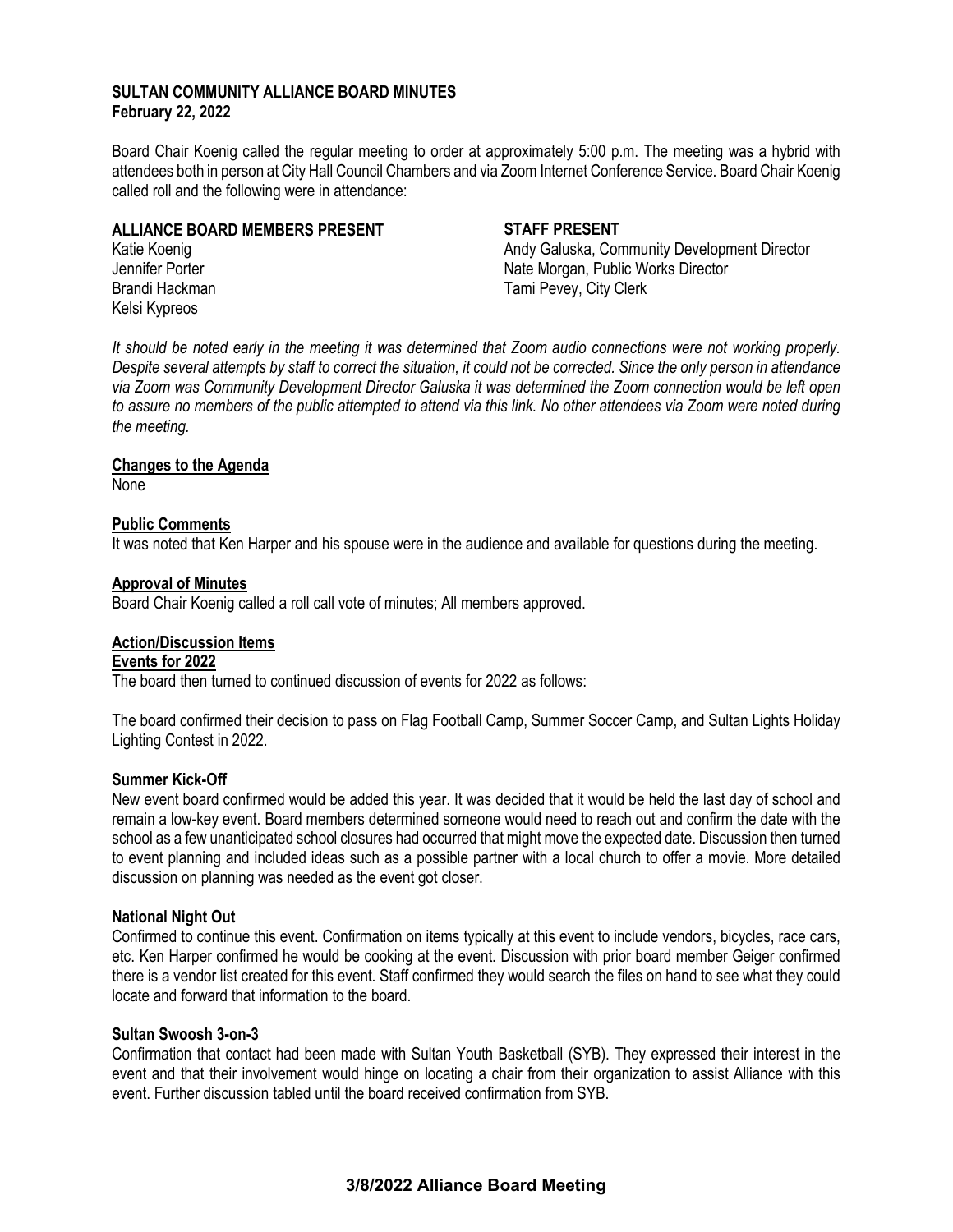## **Homecoming Prep Rally/Bonfire**

Board confirmed they would move forward with this event for 2022 and work with the school district to obtain their support.

### **Trunk or Treat**

Board confirmed this event would be held in 2022.

#### **Tree Lighting and Lighted Parade**

Board confirmed this event to be held in 2022. Discussion shifted to collaboration with the Harper family and the need for better coordination at timing at the event regarding parking, arrival of Santa, and various other elements. The Harper family requested assistance in providing cocoa and cookies and confirmed that 24 dozen cookies were provided at the event last year with a few dozen leftover. Suggestion made that maybe a local church could assist with providing cookies. Also suggested that it might be beneficial to reach out to the High School to see if woodshop students could create a holiday photo op type cutout to be set up. Also, discussion of additional decorations needing to be purchased to include a new backdrop. Agreement by all board members that prizes needed to be done differently as well. Further discussion to continue as the event came closer.

#### **Other topics discussed:**

#### **Donations**

Suggestion on possible ways to raise additional money such as parade entry fee, and 20% of booth sales to vendors who participate. Board in agreement that preferred method was to try to continue to offer a suggested donation rather than implementing actual fees on vendors or participants if they didn't have too. Agreed by all that continued discussion on the topic was needed.

#### **Budget**

Clerk Pevey stated in discussion with the Finance Director it was confirmed that the 2022 starting budget for the board was \$4,900 which included a continued special program grant from criminal justice. She then confirmed that in 2021 the board started with a budget of \$8,297. This was higher since unused money from 2020 covid pandemic shutdown had been rolled over into 2021. She also confirmed that they had raised \$2,736 in donations making the total revenues and expenditures for the year \$11, 033. Discussion then shifted to expenditures for 2021, and it was confirmed that staff would provide further detail on expenditures at a future meeting as the board members felt confident that some of the money spent in 2021 was on one-time purchases.

#### **Booth at Shindig**

The board was asked if they would have a booth at shindig to promote the board and upcoming events. Staff noted that at the recent council retreat a discussion of a city booth at events such as the farmers market and shindig had been discussed and therefore could be a collaboration of staff, council, and alliance board members sharing shifts during the events. Staff agreed to bring further information to the board at a future meeting.

#### **Meet & Greet with Board Applicant Cline**

Applicant Cline was a no show at the meeting; therefore the board members decided to pass on the application. They expressed their desire to have potential applicants attend a few board meetings to show their commitment before approving an applicant. It was confirmed the application process would be left open. Staff confirmed they would continue to push notification of the open position to the public.

#### **Confirmation of Next Meeting Date**

Board confirmed the next meeting dates as follows:

• Tuesday, March 8, 2022, at  $5:00$  p.m.

## **Adjournment**

On a motion by Boardmember Kypreos, seconded by Boardmember Hackman, the board meeting adjourned at approximately 5:45pm.

Katie Koenig, Chair